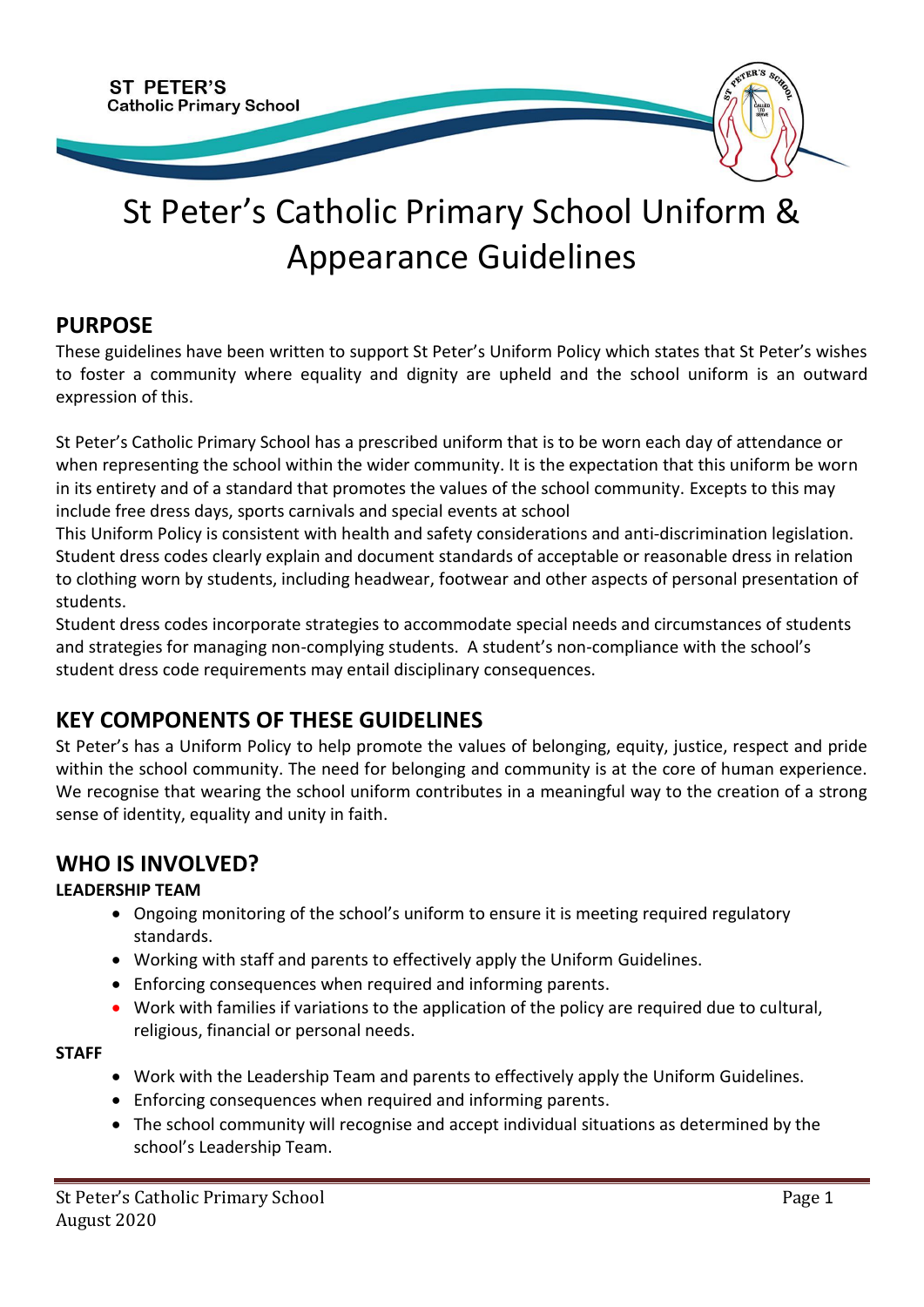#### **PARENTS**

- Supporting the Uniform Policy and Guidelines by working with their children and staff to reach the desired outcomes.
- Reinforce consistent expectations at home in regards to correct uniform and neat appearance.
- •The school community will recognise and accept individual situations as determined by the school's Leadership Team.
- •Show goodwill towards the process.

#### **STUDENTS**

- Wear the school uniform in its entirety (including hat) each day.
- Wear the correct uniforms on the right days.
- Take pride in their general appearance.
- Demonstrate a commitment to working with parents and staff to uphold the Uniform Guidelines.

#### **UNIFORM DETAILS**

The formal school uniform is worn on Mondays to Thursdays and the sports uniform on Fridays. Students are expected to wear their sports uniform on their class HPE day.

| <b>GIRL'S UNIFORM:</b> | Formal Dress or Formal Shirt and Culottes<br>Culottes: Ink navy                                                                         |
|------------------------|-----------------------------------------------------------------------------------------------------------------------------------------|
| <b>BOY'S UNIFORM:</b>  | <b>Formal Shirt and Shorts</b><br>Shorts: Long legged stubbies or ruggers (lnk navy)                                                    |
| WINTER:                | Plain, ink navy jumper/pullover/tracksuit worn over uniform<br>A jumper with the school emblem is available for purchase from Wearitto. |



**SPORTS:** Polo Shirt: Teal, navy, red, yellow with house name and stripes woven into the collar. Shorts: Navy unisex sports shorts with St Peter's embroided on the leg.

**PREP STUDENTS:** St Peter's Prep shirt and sports shorts or ink navy shorts or culottes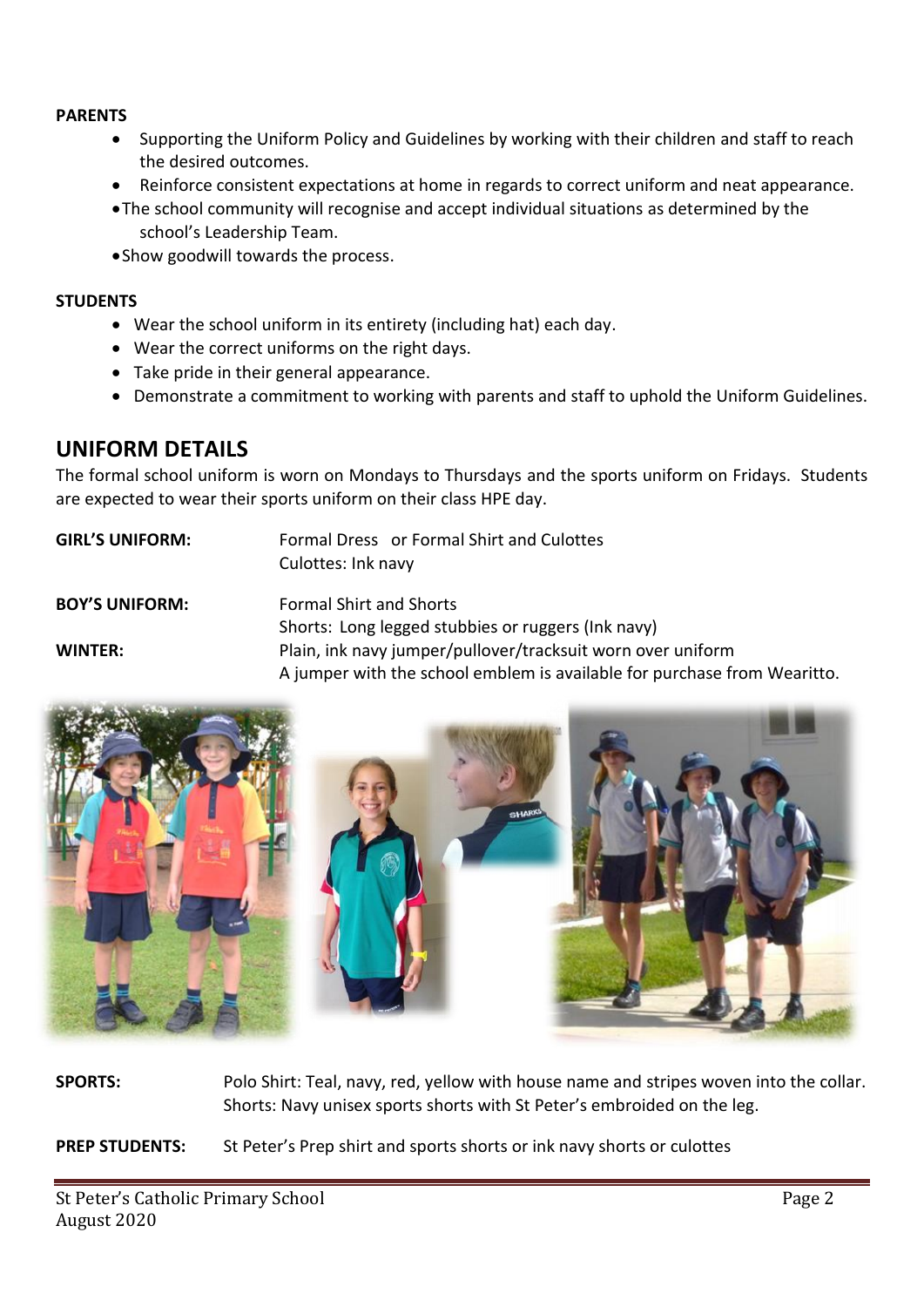# **ALL**

**Shoes:**

Formal Uniform - Black lace up or velcro – preferably leather or plain black joggers of the imitation type (no mesh, no canvas, no high ankle and no colouring other than black).

Sports Uniform - Black lace up or velcro joggers of the imitation type (no mesh, no canvas, no high ankle and no colouring other than black).







**Socks:** St Peter's uniform socks – available from Wearitto

**Hat:** Available from Wearitto

**Hair accessories:** Formal: Teal, navy and white ribbons, hair ties or head bands Sports: Navy, red, yellow and teal ribbons, hair ties or head bands

# **STUDENT'S APPEARANCE**

Students need to present themselves in a neat, tidy and groomed manner when attending school.

#### **HAIR**

- No eccentric haircuts, no tracks, no hair colouring permitted.
- Girls hair below shoulder length requires tying back.
- Boys hair length must be above the collar and no shorter than number 2 cut.

For minor breaches (hair not tied back, un-kept hair), staff will remind students of the school's expectation and parents may be informed. If repeated breaches are made, processes for consequences will be the same as wearing the incorrect uniform. If a student presents

themselves at school with hair that is deemed extreme the Principal may exclude the student from school until it can be rectified by the family.

#### **NAIL POLISH AND STICK ON TATTOOS** are to be removed before school.

If students present themselves at school with such markings staff will ask students to remove them overnight. If they remain or there are repeated breaches, processes for consequences will be the same as wearing the incorrect uniform.

#### **JEWELLERY**

Children are discouraged from wearing jewellery due to safety reasons. They are permitted to wear;

- a watch
- plain studs or sleepers for pierced ears
- a necklace with a religious symbol
- Signet ring.

If students are wearing additional accessories staff will ask them to be removed. If repeated breaches are made, processes for consequences will be the same as wearing the incorrect uniform.